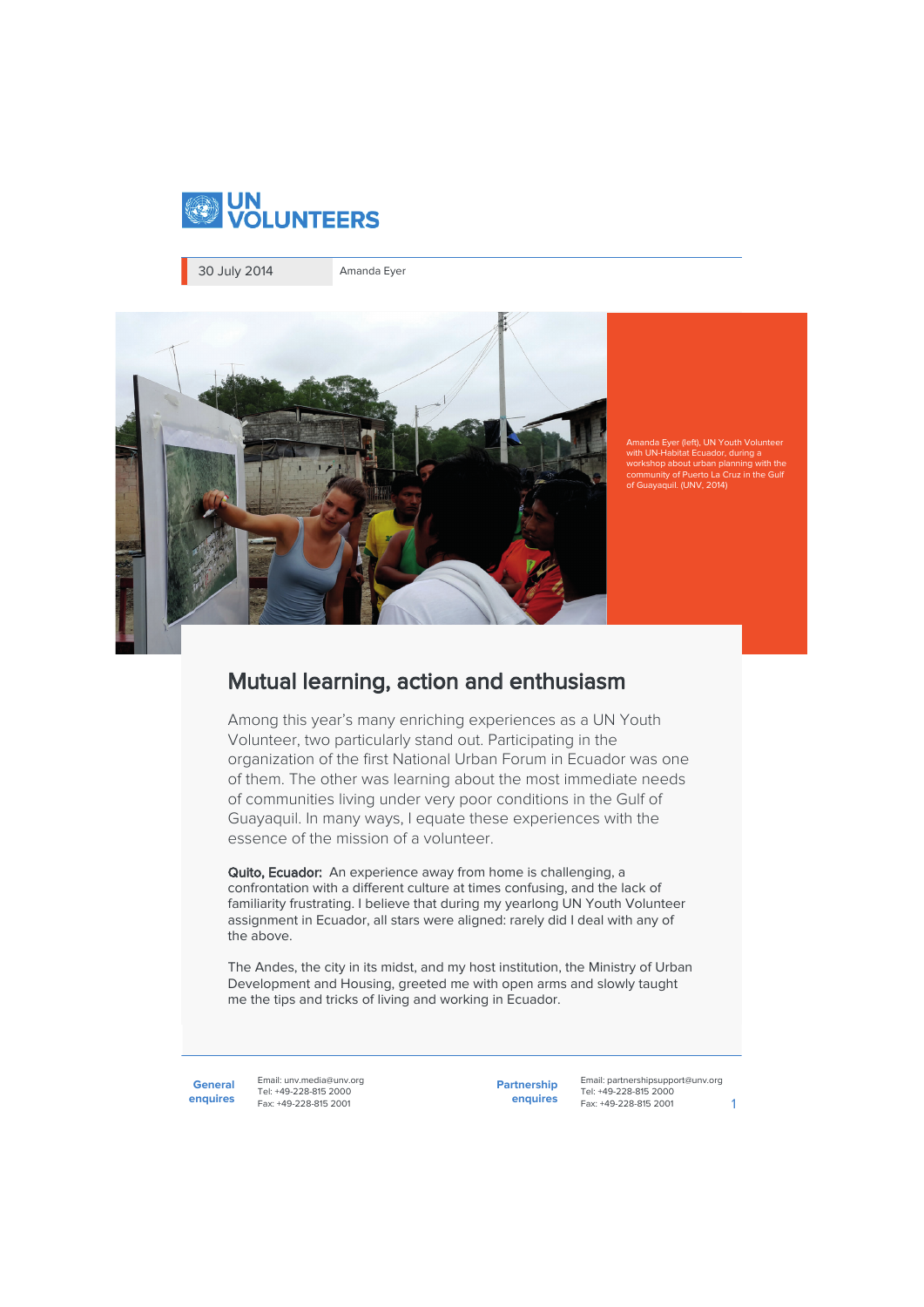

My UN Youth Volunteer assignment was funded by the Swiss Agency for Development and Cooperation and took place through UN Habitat Ecuador. UN Habitat Ecuador and the Ministry of Urban Development and Housing collaborate on certain urban planning issues.

A main focus of this partnership is to organize events or workshops with the aim of discussing the current state and future of cities in Ecuador, sharing knowledge and experiences in urban planning, and increasing the capacity of local governments to anticipate, control and plan the development of their human settlements.

My volunteer assignment consisted in helping to organize these training events, as well as supporting the Ministry in several other activities.

Among this year's many enriching experiences, two particularly stand out. Participating in the organization of the first National Urban Forum in Ecuador was one of them. With the participation of close to 250 urban professionals from all over the country, and the attendance of 25 urban experts who discussed urban planning instruments, land use planning techniques and how to improve the social aspect of public housing, the event was a success.

The other special experience was related to an intervention project by the Ministry taking place in the Gulf of Guayaquil. Together with a team of architects, urban planners and social workers, I visited the communities living in the Gulf under very poor conditions: no drinking water, precarious housing, little electricity, very little income, low access to education or health services, and very low mobility. During our visit, we held meetings in each settlement so that the villagers could tell us about their day-to-day life, their most immediate needs, and their vision for the future of the village. Together, we worked on a proposal for the necessary interventions to actually enhance their quality of life.

In many ways, I equate these experiences with the essence of the mission of a volunteer: mutual appreciation and learning, action and enthusiasm. While I will soon end my assignment as a UN Youth Volunteer, those values will continue to motivate and guide me.



**General enquires**

Email: unv.media@unv.org Tel: +49-228-815 2000 Fax: +49-228-815 2001

**Partnership enquires**

Email: partnershipsupport@unv.org Tel: +49-228-815 2000 Fax: +49-228-815 2001 2